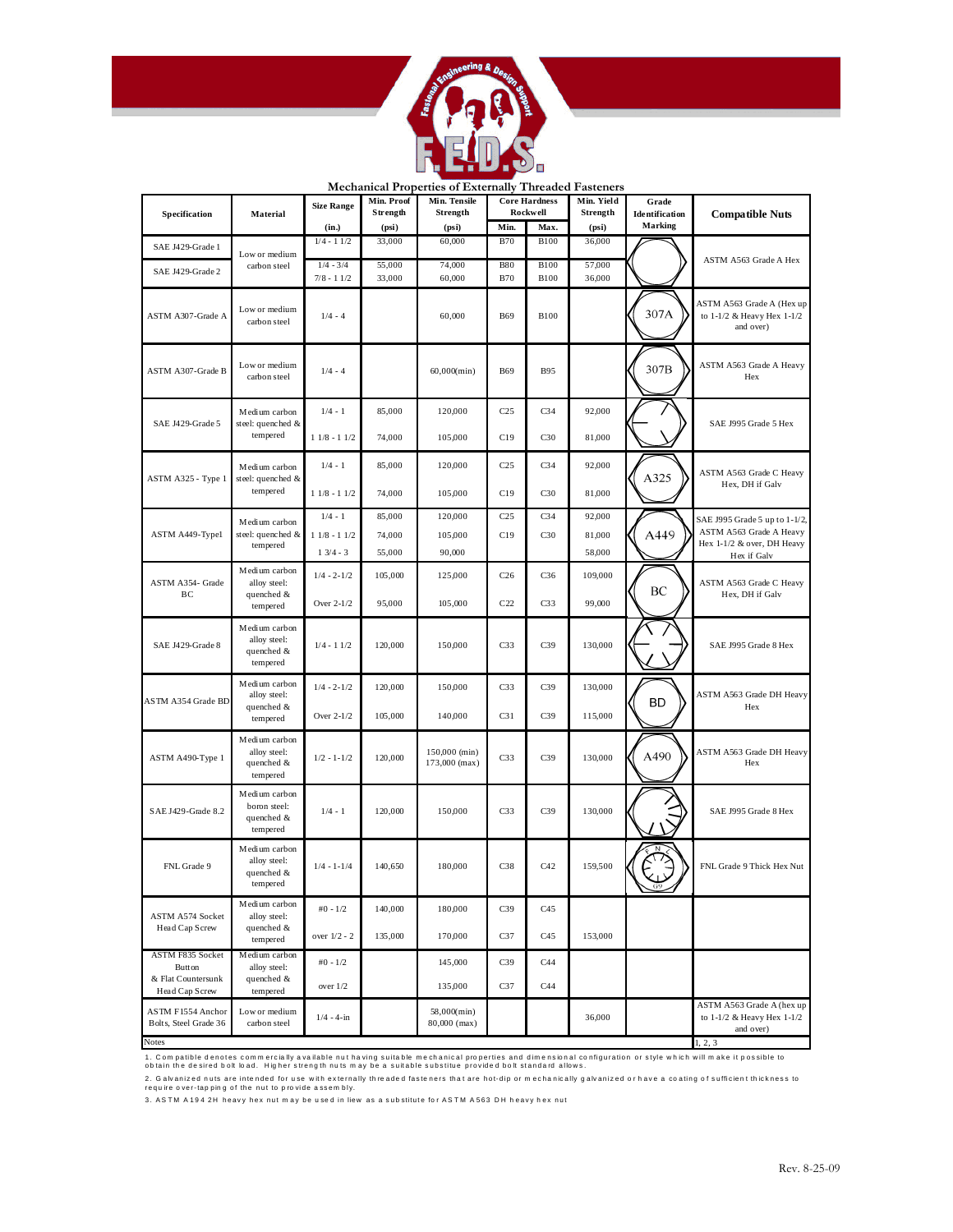

|                                 |                                                     | <b>Nominal</b>  |          | <b>Proof Load Stress (psi)</b> |                 | <b>Hardness Rockwell</b> | Grade                                   |  |
|---------------------------------|-----------------------------------------------------|-----------------|----------|--------------------------------|-----------------|--------------------------|-----------------------------------------|--|
| Specification                   | <b>Material</b>                                     | Size(in.)       | Plain    | Galvanize<br>coating $(1)$     |                 | Max.                     | <b>Identification</b><br><b>Marking</b> |  |
| ASTM A563-Grade 0               |                                                     | $1/4 - 11/2$    | 69,000*  | 52,000*                        | <b>B55</b>      | C <sub>32</sub>          |                                         |  |
| ASTM A563-Grade A               | Carbon Steel                                        | $1/4 - 11/2$    | 90,000*  | 68,000*                        | <b>B68</b>      | C <sub>32</sub>          |                                         |  |
| ASTM A563-Grade A               |                                                     | $1/4 - 4$       | 100,000* | 75,000*                        | <b>B68</b>      | C <sub>32</sub>          |                                         |  |
| Heavy Hex                       |                                                     |                 | 90.000** | 68,000**                       |                 |                          |                                         |  |
| ASTM A563-Grade C<br>Heavy Hex  | Carbon Steel.<br>may be<br>quenched and<br>tempered | $1/4 - 4$       | 144,000  |                                | <b>B78</b>      | C <sub>38</sub>          |                                         |  |
| ASTM A563-Grade<br>DH Heavy Hex | Carbon Steel.<br>quenched and<br>tempered           | $1/4 - 4$       | 175,000  | 150,000                        | C <sub>24</sub> | C <sub>38</sub>          | ञ्म                                     |  |
| ASTM A194-Grade 2H              | Medium                                              | $1/4 - 11/2$    |          | 175,000                        | C <sub>24</sub> | C <sub>35</sub>          | 2H                                      |  |
| Heavy Hex                       | Carbon Steel                                        | Over $11/2$     |          |                                |                 | C <sub>35</sub>          |                                         |  |
| FNL Grade 9 Thick               | Carbon Steel                                        | $1/4 - 5/8$     | 180,000  |                                | C <sub>32</sub> | C <sub>38</sub>          |                                         |  |
| Hex Nut                         |                                                     | $3/4 - 11/2$    |          |                                | C <sub>35</sub> | C40                      | G9                                      |  |
| ASTM A194-Grade 8<br>Heavy Hex  | <b>AISI 304</b>                                     | $1/4 - 11/2$    | 80,000   |                                | <b>B60</b>      | C <sub>32</sub>          | 8                                       |  |
| ASTM A194-Grade 8M<br>Heavy Hex | AISI 316                                            | $1/4 - 1$ $1/2$ | 80,000   |                                | <b>B60</b>      | C <sub>32</sub>          |                                         |  |

## **Mechanical Properties of Internally Threaded Fasteners**

## **SAE J995 Grade Identification**

| Grade | <b>Material</b>           | <b>Nominal</b><br>Size(in.) | Proof<br>Load<br>Stress (psi) | Rockwell<br><b>Hardness</b><br>Max.<br>Min. |                 | <b>Grade Identification</b><br><b>Marking</b> |  |  |
|-------|---------------------------|-----------------------------|-------------------------------|---------------------------------------------|-----------------|-----------------------------------------------|--|--|
| 5     | Carbon steel              | $1/4 - 4$                   | 120,000*<br>109,000**         |                                             | C <sub>32</sub> |                                               |  |  |
|       |                           | Over $1 - 1$ 1/2            | 105,000*<br>$94,000**$        |                                             | C <sub>32</sub> |                                               |  |  |
|       | Medium<br>carbon or       | $1/4 - 5/8$                 |                               | C <sub>24</sub>                             | C <sub>32</sub> |                                               |  |  |
| 8     | alloy steel,              | Over $5/8 - 1$              | 150,000                       | C <sub>26</sub>                             | C <sub>34</sub> |                                               |  |  |
|       | quenched $\&$<br>tempered | Over $1 - 11/2$             |                               | C <sub>26</sub>                             | C <sub>36</sub> |                                               |  |  |

(1): Galvanize coating refers to nuts that have been plated with a plating or coating of sufficient thickness to require overtapping of the nut to provide assembly: for example hot-dip or mechanical galvanizing.

 $\,^*$  UNC and 8 UN

\*\* UNF, 12 UN & finer

\*\*\*When a zinc coated A194 2H nut is supplied, the zinc coating, overtapping, lubrication and rotational capacity testing shall be in accordance with ASTM A563 and the<br>proof stress reduced accordingly. Nuts coated with zin marked after the grade symbol.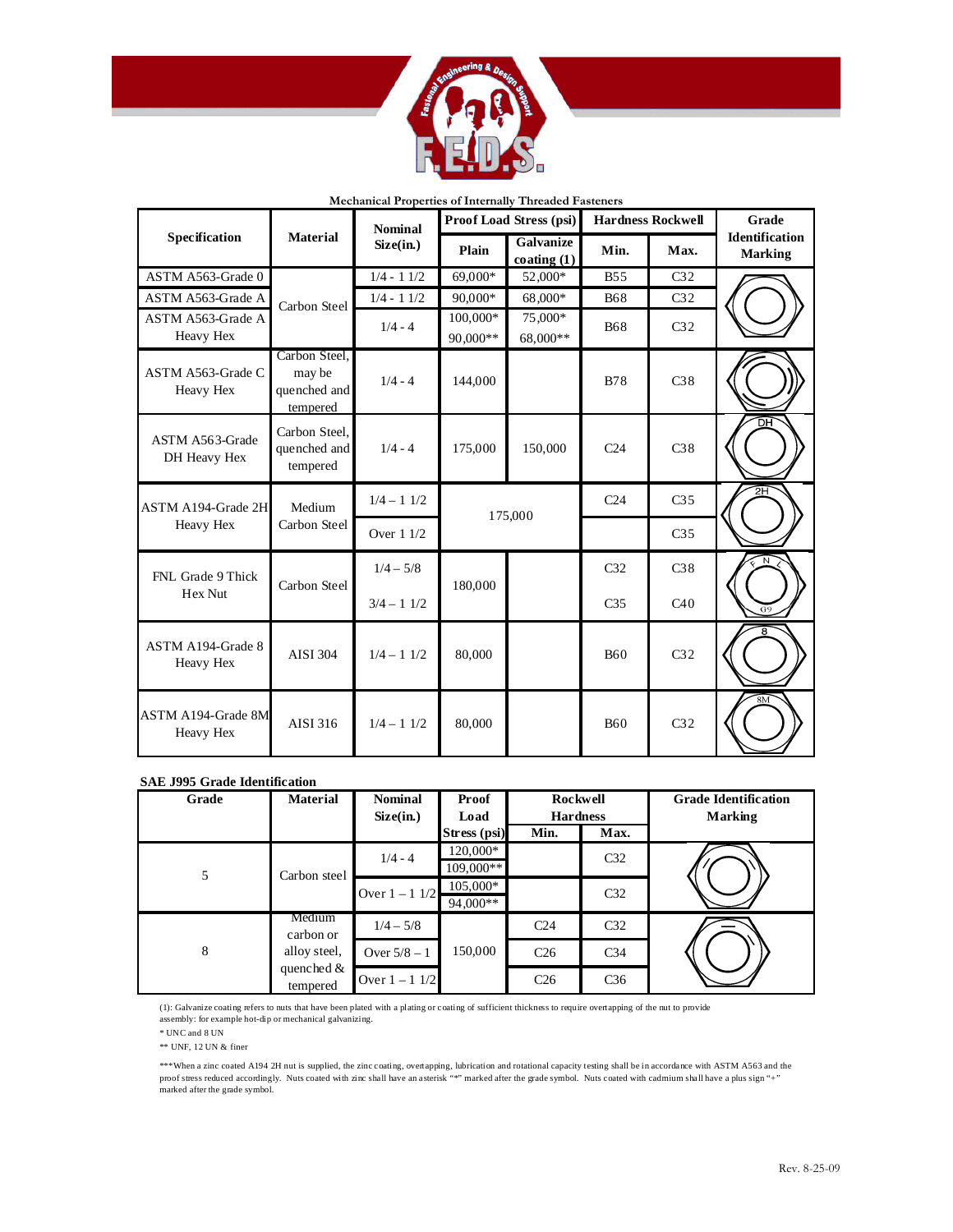

## **ASTM A193: Alloy Steel and Stainless Steel Bolting Materials for High-Temperature Service**

| Specification &<br>Grade        | <b>Size Range</b><br>(in.) | Min. Tensile<br>Strength<br>(psi) | Min. Yield<br>Strength<br>(psi) | Core<br><b>Hardness</b><br>Rockwell<br>(max) | <b>Description</b>                                                                                                   | Grade<br><b>Identification</b><br>Marking | Compatible<br><b>ASTM A194</b><br><b>Heavy Hex Nut</b> |
|---------------------------------|----------------------------|-----------------------------------|---------------------------------|----------------------------------------------|----------------------------------------------------------------------------------------------------------------------|-------------------------------------------|--------------------------------------------------------|
|                                 | $21/2$ & under             | 125,000                           | 105,000                         | C <sub>35</sub>                              | Chromium-Molybdenum alloy (4140, 4142,                                                                               |                                           |                                                        |
| ASTM A193 B7                    | Over $2 \frac{1}{2} - 4$   | 115,000                           | 95,000                          | C <sub>35</sub>                              | 4145, 4140H, 4142H, 4145H) used for high-<br>pressure, high-temperature applications.                                | <b>B7</b>                                 |                                                        |
|                                 | Over $4-7$                 | 100,000                           | 75,000                          | C <sub>35</sub>                              |                                                                                                                      |                                           | Grade 2H                                               |
| ASTM A193                       | 4 & under                  | 100,000                           | 80,000                          | <b>B99</b>                                   | Similar to B7 except heat-treated to limit the<br>maximum hardness. Considered in areas                              | $\rm B7M$                                 |                                                        |
| B <sub>7M</sub>                 | Over 4 - 7                 | 100,000                           | 75,000                          | <b>B99</b>                                   | where stress embrittlement may be a factor.                                                                          |                                           | Grade 2HM                                              |
|                                 | $21/2$ & under             | 125,000                           | 105,000                         | C <sub>35</sub>                              | A chromium-Molybdenum-Vanadium alloy                                                                                 |                                           |                                                        |
| <b>ASTM A193 B16</b>            | Over 2 1/2 - 4             | 110,000                           | 95,000                          | C <sub>35</sub>                              | used for high-pressure, high-temperature<br>service applications. Offers slightly higher                             | <b>B16</b>                                |                                                        |
|                                 | Over $4 - 8$               | 100,000                           | 85,000                          | C <sub>35</sub>                              | temperature resistance than B7.                                                                                      |                                           | Grade 4                                                |
| <b>ASTM A193 B8</b><br>Class 1  | $1/4$ & larger             | 75,000                            | 30,000                          | <b>B96</b>                                   | A 304 Stainless Steel used for high<br>temperature applications. This material has<br>been carbide solution treated. | B <sub>8</sub>                            | Grade 8                                                |
| ASTM A193<br><b>B8M Class 1</b> | $1/4$ & larger             | 75,000                            | 30,000                          | <b>B96</b>                                   | A 316 Stainless Steel used for high<br>temperature applications. This material has<br>been carbide solution treated. | B8M                                       | Grade 8M                                               |

Compatible denotes commercially available nut having suitable mechanical properties and dimensional configuration or style which will make it possible to obtain the desired bolt load. Higher strength nuts or nuts of equal strength may be a suitable substitute provided bolt standard allows.

|  |  |  | Mechanical Properties of Common Stainless Steel Fasteners in Accordance with ASTM F593 |
|--|--|--|----------------------------------------------------------------------------------------|
|--|--|--|----------------------------------------------------------------------------------------|

| <b>Stainless Alloy</b><br>Group                 | Condition      | <b>Nominal</b><br>Dia. | <b>Tensile</b><br>Strength |            | <b>Core Hardness Rockwell</b> | Min. Yield<br>Strength | Grade<br>Identification |  |
|-------------------------------------------------|----------------|------------------------|----------------------------|------------|-------------------------------|------------------------|-------------------------|--|
|                                                 | (in.)<br>(psi) |                        | Min.<br>Max.               |            | (psi)                         | <b>Marking</b>         |                         |  |
| 1<br>(304, 304L, 305,<br>384, 18-9LW,<br>302HQ) | <b>CW</b>      | $1/4 - 5/8$            | $100,000 -$<br>150,000     | <b>B95</b> | C32                           | 65,000                 | F593C                   |  |
|                                                 |                | $3/4 - 11/2$           | $85,000 -$<br>140,000      | <b>B80</b> | C32                           | 45,000                 | F593D                   |  |
| $\overline{2}$<br>(316, 316L)                   | CW             | $1/4 - 5/8$            | $100,000 -$<br>150,000     | <b>B95</b> | C <sub>32</sub>               | 65,000                 | F593G                   |  |
|                                                 |                | $3/4 - 11/2$           | $85,000 -$<br>140,000      | <b>B80</b> | C32                           | 45,000                 | F593H                   |  |